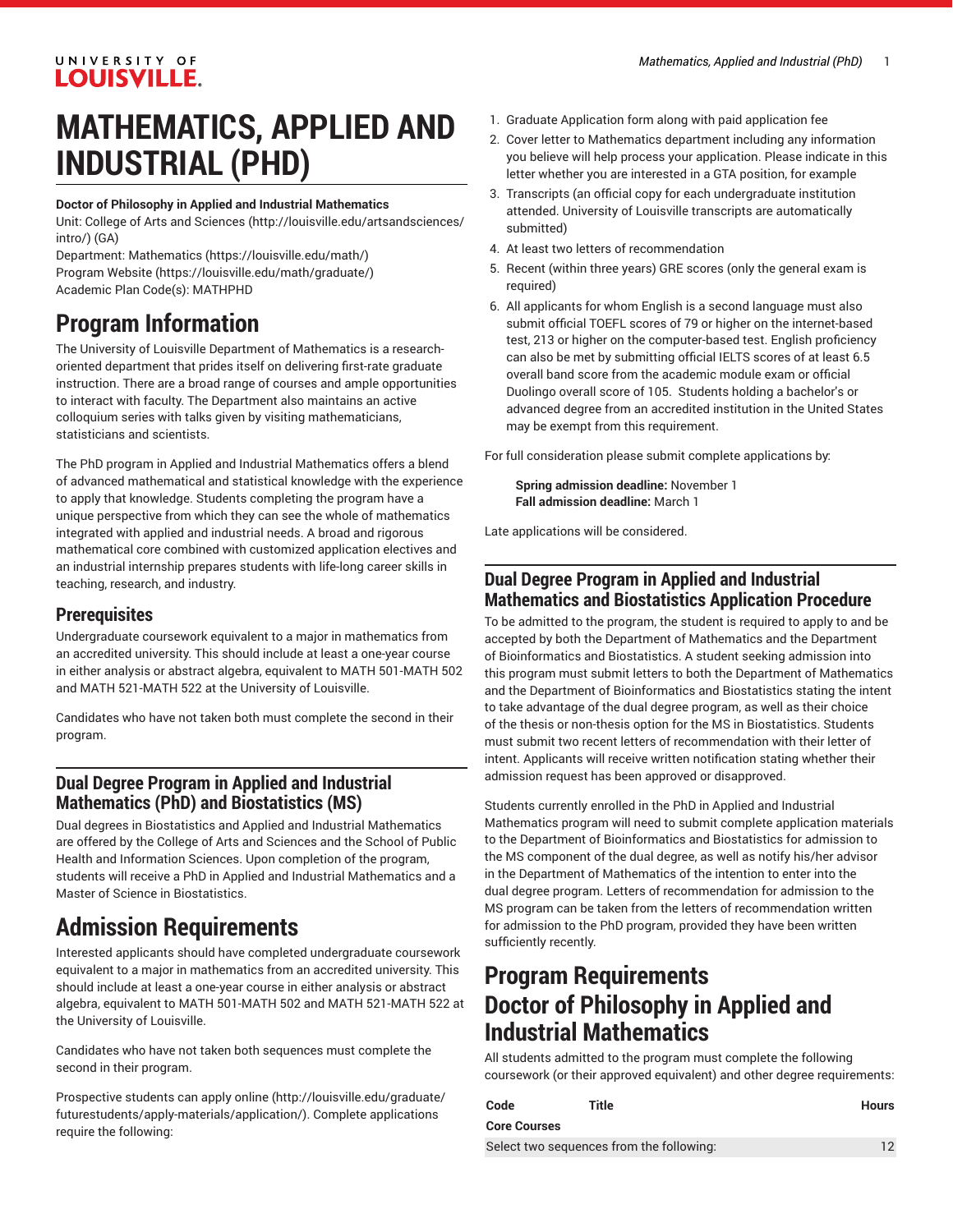#### UNIVERSITY OF **LOUISVILLE.**

| <b>Minimum Total Hours</b>              |                               |                                                                                     | 54-60 |
|-----------------------------------------|-------------------------------|-------------------------------------------------------------------------------------|-------|
|                                         | <b>MATH 710</b>               | Doctoral Dissertation                                                               |       |
|                                         | <b>MATH 700</b>               | Doctoral Research                                                                   |       |
|                                         | <b>Dissertation</b>           |                                                                                     | 12-18 |
| Area of Specialization (see note below) |                               |                                                                                     | 18    |
|                                         | <b>MATH 663</b><br>& MATH 664 | Theory of Probability I<br>Therory of Probability II                                |       |
|                                         | <b>MATH 667</b><br>& MATH 668 | <b>Statistical Inference</b><br>Linear Statistical Modeling                         |       |
|                                         | <b>MATH 635</b><br>& MATH 636 | Mathematical Modeling I<br><b>Mathematical Modeling II</b>                          |       |
|                                         |                               | Select two sequences from the following:                                            | 12    |
|                                         | <b>MATH 601</b><br>& MATH 602 | Real Analysis I<br><b>Real Analysis II</b>                                          |       |
|                                         | <b>MATH 681</b><br>& MATH 682 | <b>Combinatorics and Graph Theory I</b><br><b>Combinatorics and Graph Theory II</b> |       |
|                                         | <b>MATH 621</b><br>& MATH 622 | Algebra I<br>Algebra II                                                             |       |

#### **Additional Topics and Area of Specialization**

In addition to the core, an application area of 18 credit hours will be required. The courses may be in a department outside Mathematics. They will be chosen in consultation with the student's advisory committee.

#### **Qualifying Examinations**

Students must pass three written examinations. Two of these will be chosen from the areas of Algebra, Combinatorics and Real Analysis. The third will be chosen from the areas of Mathematical Modeling, Mathematical Statistics and Probability. Normally, these will be taken within a year of completion of the core coursework. These examinations need not be taken together and each may be attempted at most twice.

## **Industrial Internship**

Each student, with prior approval of the Graduate Studies Director, has to complete an internship in an appropriate industrial or governmental setting, or have equivalent experience.

## **Computing Project**

Each student must complete an approved computer project related to the student's area of concentration.

## **Candidacy Examination**

Each student must pass an oral examination in the chosen area of concentration. Usually, at most two attempts at passing this examination will be permitted. Students who wish to make a third attempt must petition the Graduate Studies Committee of the department for permissions to do so.

#### **Dissertation**

12 to 18 credit hours: A doctoral dissertation is required of each student.

## **Dual Degree Program in Applied and Industrial Mathematics (PhD) and Biostatistics (MS) Required Courses**

The required courses for the dual degree program consist of all nonoverlapping core courses for both the PhD in Applied and Industrial Mathematics, as well as the course requirements for the MS in Biostatistics. Courses taken to satisfy the Biostatistics component of the dual degree program can be applied to these 18 credit hours of electives which are required for the PhD in Applied and Industrial Mathematics.

Students currently enrolled in the PhD in Applied and Industrial Mathematics program will need to submit complete application materials to the Department of Bioinformatics and Biostatistics for admission to the MS component of the dual degree, as well as notify his/her advisor in the Department of Mathematics of the intention to enter into the dual degree program (see Admissions tab).

#### **Requirements for the PhD in Applied and Industrial Mathematics**

| Code                                             | <b>Title</b>                                                                        | <b>Hours</b> |
|--------------------------------------------------|-------------------------------------------------------------------------------------|--------------|
| <b>Core Courses</b>                              |                                                                                     |              |
| Select two sequences from the following:         | 12                                                                                  |              |
| <b>MATH 621</b><br>& MATH 622                    | Algebra I<br>Algebra II                                                             |              |
| <b>MATH 681</b><br>& MATH 682                    | <b>Combinatorics and Graph Theory I</b><br><b>Combinatorics and Graph Theory II</b> |              |
| <b>MATH 601</b><br>& MATH 602                    | Real Analysis I<br><b>Real Analysis II</b>                                          |              |
| Select two sequences from the following:         | 12                                                                                  |              |
| <b>MATH 635</b><br>& MATH 636                    | <b>Mathematical Modeling I</b><br><b>Mathematical Modeling II</b>                   |              |
| <b>MATH 667</b><br>& MATH 668                    | <b>Statistical Inference</b><br>Linear Statistical Modeling                         |              |
| <b>MATH 663</b><br>& MATH 664                    | Theory of Probability I<br>Therory of Probability II                                |              |
| <b>Application Area Courses (see note below)</b> | 18                                                                                  |              |
| <b>Dissertation</b>                              |                                                                                     | $12 - 18$    |
| <b>MATH 700</b>                                  | <b>Doctoral Research</b>                                                            |              |
| <b>MATH 710</b>                                  | Doctoral Dissertation                                                               |              |
| <b>Minimum Total Hours</b>                       | 54-60                                                                               |              |

#### **Elective/Application Area Courses**

18 credit hours of Application Area courses are chosen in consultation with a student's advisory committee. These courses can be outside of the Department of Mathematics. Courses taken to satisfy the Biostatistics component of the dual degree program can be approved to satisfy these 18 credit hours.

## **Industrial Internship**

Each student, with prior approval of the Graduate Studies Director and the Industrial Internship Director, has to complete an internship in an appropriate industrial or governmental setting, or have equivalent experience. The Industrial Internship required by the Department of Mathematics and the Master's Project or Thesis required for the MS can be satisfied by a single internship and technical report which